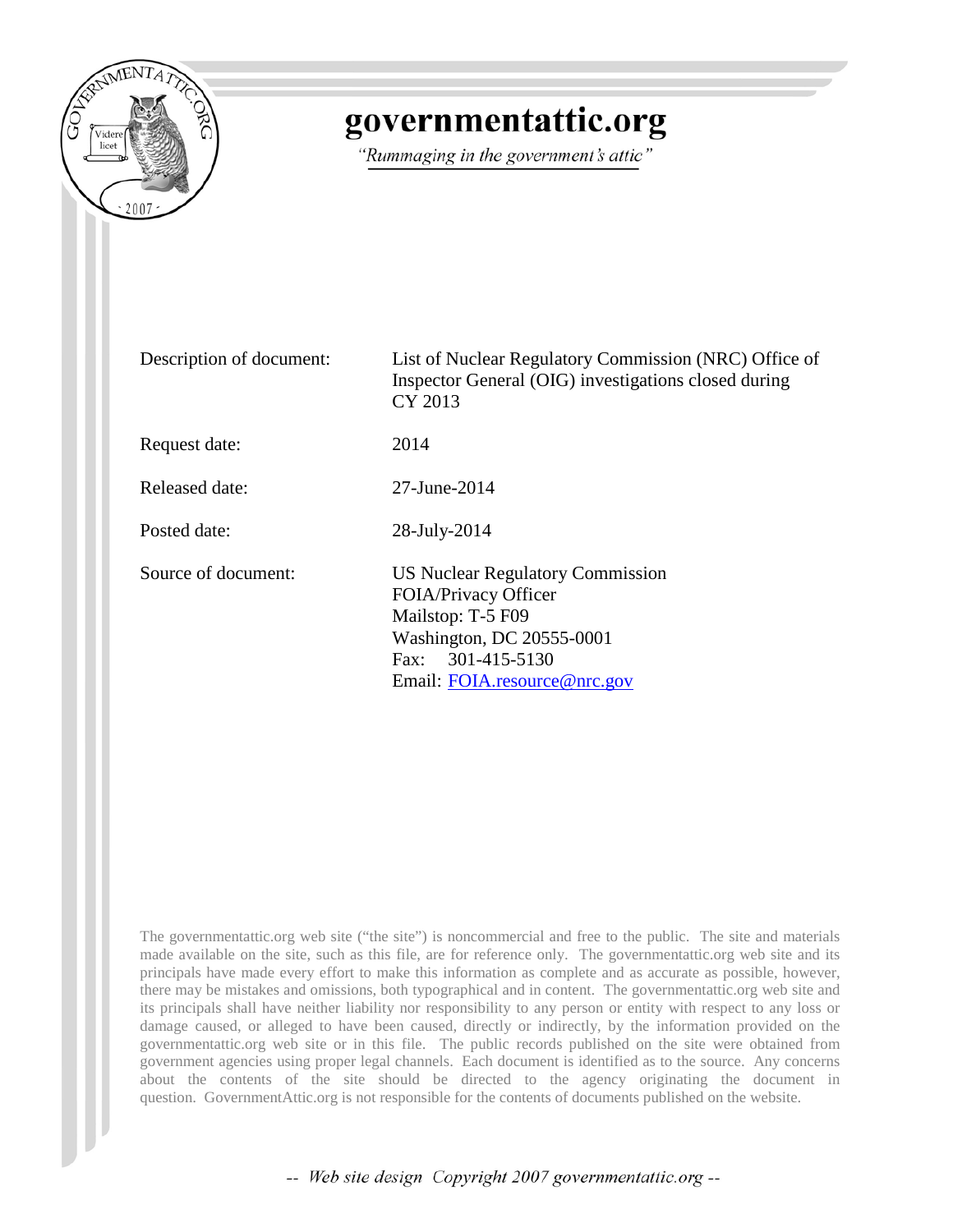| NRC FORM 464 Part I (OIG)                  | U.S. NUCLEAR REGULATORY COMMISSION FOIA/PA                                                                                                                                                                                                                                                                                                                                                                                                                                                               |                                                     | <b>RESPONSE NUMBER</b> |
|--------------------------------------------|----------------------------------------------------------------------------------------------------------------------------------------------------------------------------------------------------------------------------------------------------------------------------------------------------------------------------------------------------------------------------------------------------------------------------------------------------------------------------------------------------------|-----------------------------------------------------|------------------------|
| $(03 - 2014)$                              | <b>RESPONSE TO FREEDOM OF</b>                                                                                                                                                                                                                                                                                                                                                                                                                                                                            | 2014-0265                                           |                        |
|                                            | <b>INFORMATION ACT (FOIA) / PRIVACY</b><br><b>ACT (PA) REQUEST</b>                                                                                                                                                                                                                                                                                                                                                                                                                                       | <b>RESPONSE</b><br>J<br><b>FINAL</b><br><b>TYPE</b> | <b>PARTIAL</b>         |
| REQUESTER                                  |                                                                                                                                                                                                                                                                                                                                                                                                                                                                                                          | DATE<br>JUN 2 7 2014                                |                        |
|                                            | <b>PART I. -- INFORMATION RELEASED</b>                                                                                                                                                                                                                                                                                                                                                                                                                                                                   |                                                     |                        |
|                                            | No additional agency records subject to the request have been located.                                                                                                                                                                                                                                                                                                                                                                                                                                   |                                                     |                        |
|                                            | Requested records are available through another public distribution program. See Comments section.                                                                                                                                                                                                                                                                                                                                                                                                       |                                                     |                        |
| <b>GROUP</b>                               | Agency records subject to the request that are identified in the specified group are already available for<br>public inspection and copying at the NRC Public Document Room.                                                                                                                                                                                                                                                                                                                             |                                                     |                        |
| <b>GROUP</b>                               | Agency records subject to the request that are contained in the specified group are being made available for<br>public inspection and copying at the NRC Public Document Room.                                                                                                                                                                                                                                                                                                                           |                                                     |                        |
| GROUP<br>✓<br>A                            | Agency records subject to the request are enclosed.                                                                                                                                                                                                                                                                                                                                                                                                                                                      |                                                     |                        |
|                                            | Records subject to the request that contain information originated by or of interest to another Federal agency have been<br>referred to that agency (see comments section) for a disclosure determination and direct response to you.                                                                                                                                                                                                                                                                    |                                                     |                        |
|                                            | We are continuing to process your request.                                                                                                                                                                                                                                                                                                                                                                                                                                                               |                                                     |                        |
| See Comments.                              |                                                                                                                                                                                                                                                                                                                                                                                                                                                                                                          |                                                     |                        |
|                                            | <b>PART I.A -- FEES</b>                                                                                                                                                                                                                                                                                                                                                                                                                                                                                  |                                                     |                        |
| AMOUNT*                                    | You will be billed by NRC for the amount listed.                                                                                                                                                                                                                                                                                                                                                                                                                                                         | None. Minimum fee threshold not met.                |                        |
| S<br>0.00<br>* See comments<br>for details | You will receive a refund for the amount listed.                                                                                                                                                                                                                                                                                                                                                                                                                                                         | Fees waived.                                        |                        |
|                                            | <b>PART I.B -- INFORMATION NOT LOCATED OR WITHHELD FROM DISCLOSURE</b>                                                                                                                                                                                                                                                                                                                                                                                                                                   |                                                     |                        |
| do, or do not, exist.                      | No agency records subject to the request have been located. For your information, Congress excluded three discrete<br>categories of law enforcement and national security records from the requirements of the FOIA. See 5 U.S.C. § 552(c)<br>(2006 & Supp. IV (2010). This response is limited to those records that are subject to the requirements of the FOIA. This<br>is a standard notification that is given to all our requesters and should not be taken as an indication that excluded records |                                                     |                        |
| ✓                                          | Certain information in the requested records is being withheld from disclosure pursuant to the exemptions described in<br>and for the reasons stated in Part II.                                                                                                                                                                                                                                                                                                                                         |                                                     |                        |
| $\checkmark$                               | This determination may be appealed within 30 days by writing to the FOIA/PA Officer, U.S. Nuclear Regulatory Commission,<br>Washington, DC 20555-0001. Clearly state on the envelope and in the letter that it is a "FOIA/PA Appeal."                                                                                                                                                                                                                                                                    |                                                     |                        |
|                                            | PART I.C COMMENTS (Use attached Comments continuation page if required)                                                                                                                                                                                                                                                                                                                                                                                                                                  |                                                     |                        |
|                                            | Attached are responsive records to your FOIA request.                                                                                                                                                                                                                                                                                                                                                                                                                                                    |                                                     |                        |
|                                            |                                                                                                                                                                                                                                                                                                                                                                                                                                                                                                          |                                                     |                        |
|                                            |                                                                                                                                                                                                                                                                                                                                                                                                                                                                                                          |                                                     |                        |
|                                            |                                                                                                                                                                                                                                                                                                                                                                                                                                                                                                          |                                                     |                        |
|                                            |                                                                                                                                                                                                                                                                                                                                                                                                                                                                                                          |                                                     |                        |
|                                            |                                                                                                                                                                                                                                                                                                                                                                                                                                                                                                          |                                                     |                        |
|                                            |                                                                                                                                                                                                                                                                                                                                                                                                                                                                                                          |                                                     |                        |
| SICKATURE ASSICTANT INSPECTOR GENERAL      |                                                                                                                                                                                                                                                                                                                                                                                                                                                                                                          |                                                     |                        |
| <del>Joseph A: McMillan</del>              |                                                                                                                                                                                                                                                                                                                                                                                                                                                                                                          |                                                     |                        |
| NRC FORM 464 Part I (OIG) (03-2014)        |                                                                                                                                                                                                                                                                                                                                                                                                                                                                                                          |                                                     |                        |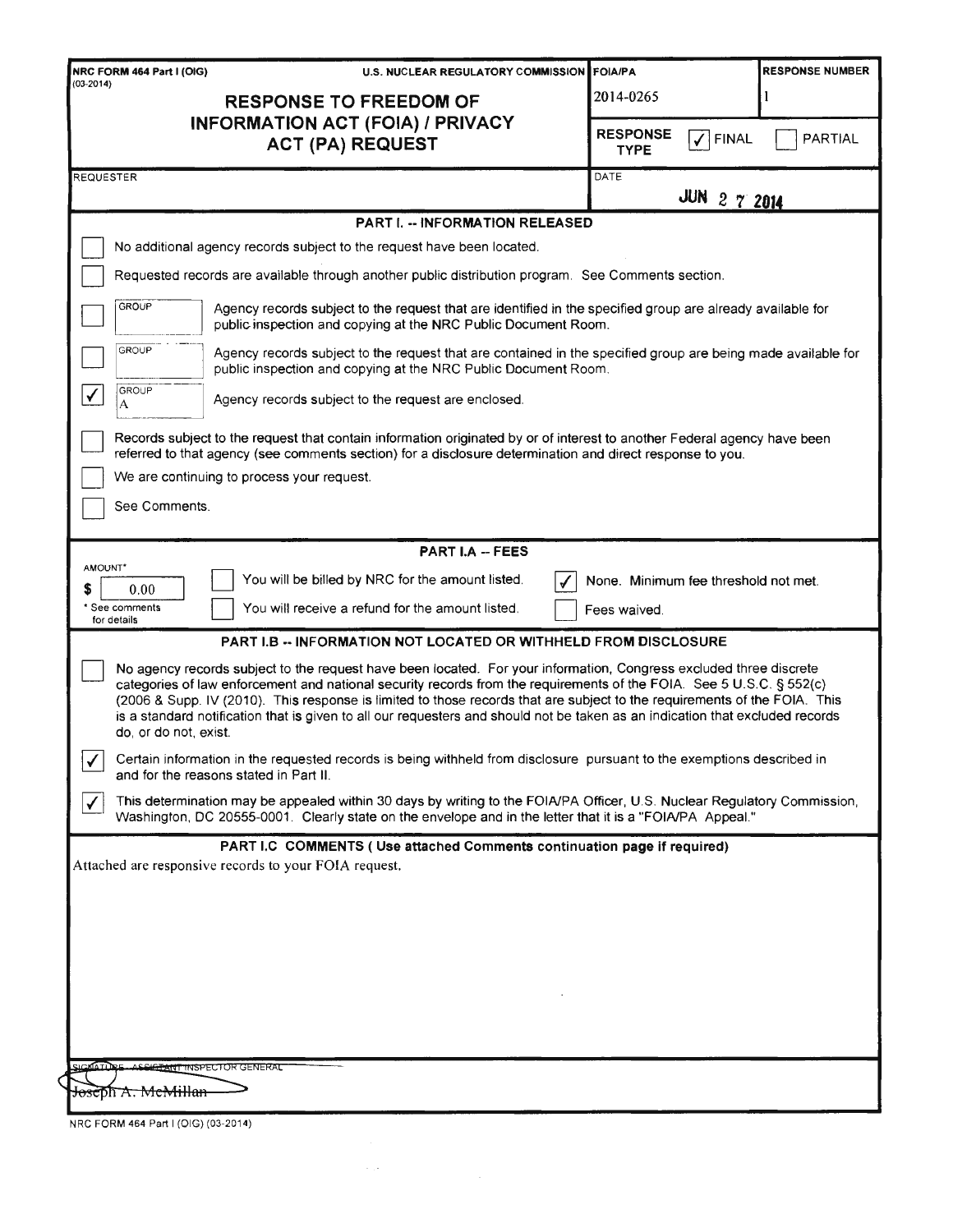| $(03-2014)$           |                                                                                                                                                                                                                                                                                                                                                                                                                                                                            | <b>U.S. NUCLEAR REGULATORY COMMISSION   FOIA/PA</b> | 2014-0265                        |
|-----------------------|----------------------------------------------------------------------------------------------------------------------------------------------------------------------------------------------------------------------------------------------------------------------------------------------------------------------------------------------------------------------------------------------------------------------------------------------------------------------------|-----------------------------------------------------|----------------------------------|
|                       | <b>RESPONSE TO FREEDOM OF INFORMATION</b><br>ACT (FOIA) / PRIVACY ACT (PA) REQUEST                                                                                                                                                                                                                                                                                                                                                                                         | DATE                                                | <b>JUN 2 7 2014</b>              |
|                       | <b>PART II.A -- APPLICABLE EXEMPTIONS</b>                                                                                                                                                                                                                                                                                                                                                                                                                                  |                                                     |                                  |
| <b>GROUP</b><br>А     | Records subject to the request that are contained in the specified group are being withheld in their entirety or in part under the<br>Exemption No.(s) of the PA and/or the FOIA as indicated below (5 U.S.C. 552a and/or 5 U.S.C. 552(b)).                                                                                                                                                                                                                                |                                                     |                                  |
|                       | Exemption 1: The withheld information is properly classified pursuant to Executive Order 12958.                                                                                                                                                                                                                                                                                                                                                                            |                                                     |                                  |
|                       | Exemption 2: The withheld information relates solely to the internal personnel rules and practices of NRC.                                                                                                                                                                                                                                                                                                                                                                 |                                                     |                                  |
|                       | Exemption 3: The withheld information is specifically exempted from public disclosure by statute indicated.                                                                                                                                                                                                                                                                                                                                                                |                                                     |                                  |
| 2161-2165).           | Sections 141-145 of the Atomic Energy Act, which prohibits the disclosure of Restricted Data or Formerly Restricted Data (42 U.S.C.                                                                                                                                                                                                                                                                                                                                        |                                                     |                                  |
|                       | Section 147 of the Atomic Energy Act, which prohibits the disclosure of Unclassified Safeguards Information (42 U.S.C. 2167).                                                                                                                                                                                                                                                                                                                                              |                                                     |                                  |
| of the proposal.      | 41 U.S.C., Section 4702(b), prohibits the disclosure of contractor proposals in the possession and control of an executive agency to any<br>person under section 552 of Title 5, U.S.C. (the FOIA), except when incorporated into the contract between the agency and the submitter                                                                                                                                                                                        |                                                     |                                  |
|                       | Exemption 4: The withheld information is a trade secret or commercial or financial information that is being withheld for the reason(s) indicated.                                                                                                                                                                                                                                                                                                                         |                                                     |                                  |
|                       | The information is considered to be confidential business (proprietary) information.                                                                                                                                                                                                                                                                                                                                                                                       |                                                     |                                  |
|                       | The information is considered to be proprietary because it concerns a licensee's or applicant's physical protection or material control and<br>accounting program for special nuclear material pursuant to 10 CFR 2.390(d)(1).                                                                                                                                                                                                                                             |                                                     |                                  |
|                       | The information was submitted by a foreign source and received in confidence pursuant to 10 CFR 2.390(d)(2).                                                                                                                                                                                                                                                                                                                                                               |                                                     |                                  |
|                       | Disclosure will harm an identifiable private or governmental interest.                                                                                                                                                                                                                                                                                                                                                                                                     |                                                     |                                  |
|                       | Exemption 5: The withheld information consists of interagency or intraagency records that are not available through discovery during litigation.<br>Applicable privileges:                                                                                                                                                                                                                                                                                                 |                                                     |                                  |
|                       | Deliberative process: Disclosure of predecisional information would tend to inhibit the open and frank exchange of ideas essential to the<br>deliberative process. Where records are withheld in their entirety, the facts are inextricably intertwined with the predecisional information.<br>There also are no reasonably segregable factual portions because the release of the facts would permit an indirect inquiry into the<br>predecisional process of the agency. |                                                     |                                  |
|                       | Attorney work-product privilege. (Documents prepared by an attorney in contemplation of litigation)                                                                                                                                                                                                                                                                                                                                                                        |                                                     |                                  |
|                       | Attorney-client privilege. (Confidential communications between an attorney and his/her client)                                                                                                                                                                                                                                                                                                                                                                            |                                                     |                                  |
|                       | Exemption 6: The withheld information is exempted from public disclosure because its disclosure would result in a clearly unwarranted<br>invasion of personal privacy.                                                                                                                                                                                                                                                                                                     |                                                     |                                  |
| ✓                     | Exemption 7: The withheld information consists of records compiled for law enforcement purposes and is being withheld for the reason(s) indicated.                                                                                                                                                                                                                                                                                                                         |                                                     |                                  |
|                       | (A) Disclosure could reasonably be expected to interfere with an enforcement proceeding (e.g., it would reveal the scope, direction, and<br>focus of enforcement efforts, and thus could possibly allow recipients to take action to shield potential wrong doing or a violation of NRC<br>requirements from investigators).                                                                                                                                               |                                                     |                                  |
| $\overline{\sqrt{ }}$ | (C) Disclosure could constitute an unwarranted invasion of personal privacy.                                                                                                                                                                                                                                                                                                                                                                                               |                                                     |                                  |
|                       | (D) The information consists of names of individuals and other information the disclosure of which could reasonably be expected to reveal<br>identities of confidential sources.                                                                                                                                                                                                                                                                                           |                                                     |                                  |
|                       | (E) Disclosure would reveal techniques and procedures for law enforcement investigations or prosecutions, or guidelines that could<br>reasonably be expected to risk circumvention of the law.                                                                                                                                                                                                                                                                             |                                                     |                                  |
|                       | (F) Disclosure could reasonably be expected to endanger the life or physical safety of an individual.                                                                                                                                                                                                                                                                                                                                                                      |                                                     |                                  |
| OTHER (Specify)       |                                                                                                                                                                                                                                                                                                                                                                                                                                                                            |                                                     |                                  |
|                       |                                                                                                                                                                                                                                                                                                                                                                                                                                                                            |                                                     |                                  |
|                       | <b>PART II.B -- DENYING OFFICIALS</b><br>Pursuant to 10 CFR 9.25(g), 9.25(h), and/or 9.65(b) of the U.S. Nuclear Regulatory Commission regulations, it has been determined                                                                                                                                                                                                                                                                                                 |                                                     |                                  |
|                       | that the information withheld is exempt from production or disclosure, and that its production or disclosure is contrary to the public                                                                                                                                                                                                                                                                                                                                     |                                                     |                                  |
|                       | interest. The person responsible for the denial are those officials identified below as denying officials and the FOIA/PA Officer for any<br>denials that may be appealed to the Executive Director for Operations (EDO).                                                                                                                                                                                                                                                  |                                                     |                                  |
| DENYING OFFICIAL      | <b>TITLE/OFFICE</b>                                                                                                                                                                                                                                                                                                                                                                                                                                                        | <b>RECORDS DENIED</b>                               | APPELLATE OFFICIAL<br><b>EDO</b> |
|                       | Assistant Inspector General, OIG                                                                                                                                                                                                                                                                                                                                                                                                                                           | Group A                                             | <b>SECY</b>                      |
|                       |                                                                                                                                                                                                                                                                                                                                                                                                                                                                            |                                                     |                                  |
|                       |                                                                                                                                                                                                                                                                                                                                                                                                                                                                            |                                                     |                                  |
| Joseph A. McMillan    |                                                                                                                                                                                                                                                                                                                                                                                                                                                                            |                                                     |                                  |

NRC FORM 464 Part II (OIG) (03-2014)

 $\ddot{\phantom{0}}$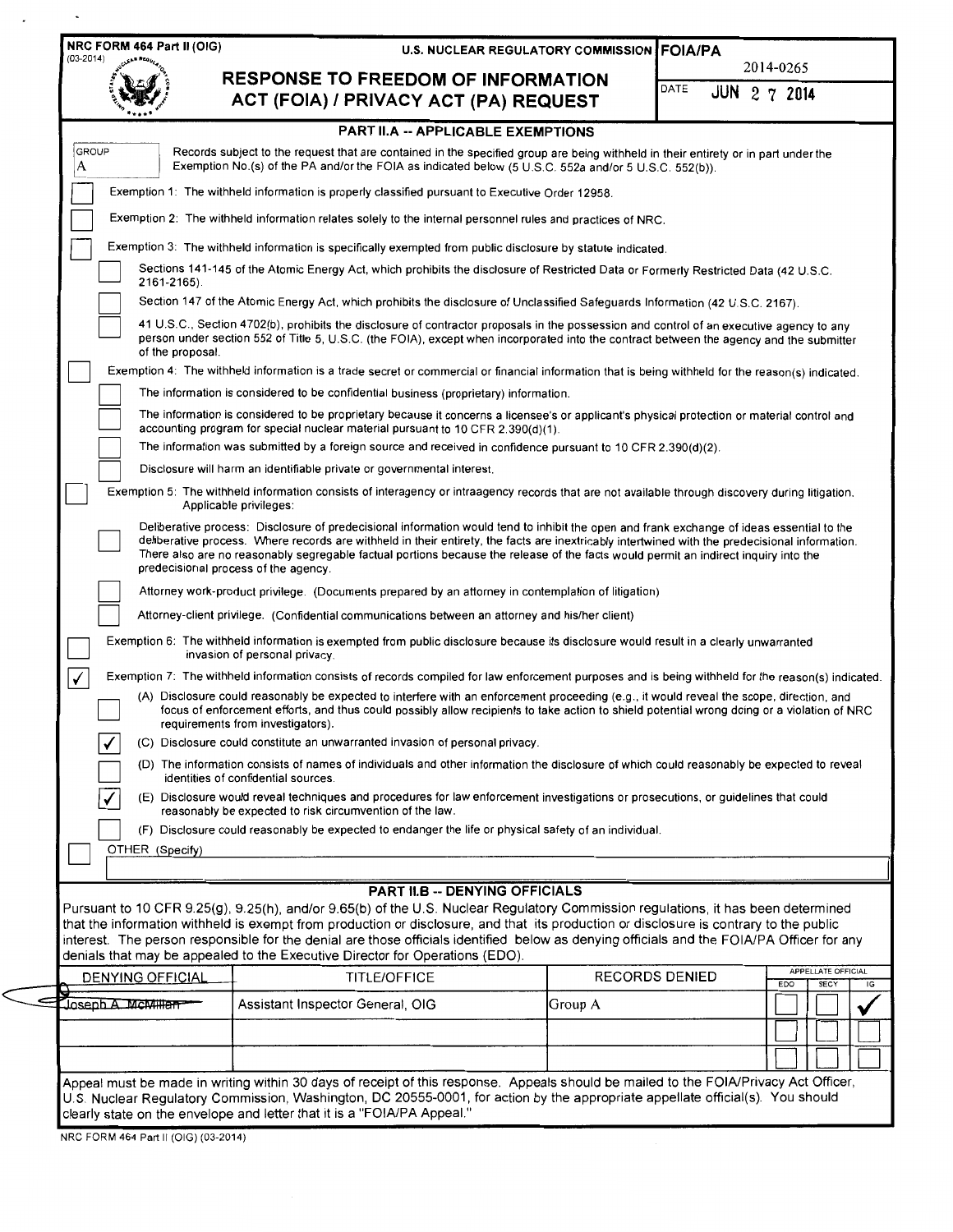|                                                                                        |            |            |           |                                     |                               |             |            | Days to  |
|----------------------------------------------------------------------------------------|------------|------------|-----------|-------------------------------------|-------------------------------|-------------|------------|----------|
| Case # & Title                                                                         | Opened     | Closed     | Finding   | CaseTvpe                            | <b>Disposition</b>            | <u>Team</u> | Case Agent | $C$ lose |
| C 10 012 Special Project NRC Regulatory Oversight                                      | 01/26/2010 | 09/25/2013 | (b)(7)(E) | Proactive Initiative                | Closed to File                | (b)(7)(C)   | (b)(7)(C)  | 1,338    |
| C 10 018 NRC Network Intrusions Project                                                | 03/24/2010 | 12/30/2013 |           | Proactive Initiative Closed to File |                               |             |            | 1,377    |
| C 10 043 Supply Chain Volnerabilities (part 21<br>Initiative with NCIX)                | 08/26/2010 | 06/12/2013 |           | Proactive Initiative Closed to File |                               |             |            | 1,021    |
| C 11 029 Missing Shipped NRC Computer<br>Equipment                                     | 03/15/2011 | 09/30/2013 |           | Full Investigation                  | Rafarred to NRC<br>Management |             |            | 930      |
| C 11 038 Proactive Initiative: Abuse of NRC Transit<br><b>Subsidy Benefits Program</b> | 04/29/2011 | 08/20/2013 |           | Proactive Initiative                | Closed to File                |             |            | 844      |
| C 11 042 Investigation of Foreign Assignee Security.<br>Process                        | 05/17/2011 | 08/27/2013 |           | Full Investigation                  | Referred to NRC<br>Management |             |            | 833      |
| C 11 048 Logon Credential Harvesting Using Google<br>Spreadsheets                      | 07/05/2011 | 04/17/2013 |           | Full Investigation                  | Closed to File                |             |            | 652      |
| C 12 009 Misuse of Government Time by OPA<br>Employee                                  | 11/22/2011 | 12/18/2013 |           | Full Investigation                  | Referred to NRC<br>Management |             |            | 757      |
| C 12 024 Misuse of Government Computer by Office<br>of Administration Employee         | 02/14/2012 | 05/15/2013 |           | Full Investigation                  | Closed to File                |             |            | 456      |
| C 12 028 Misuse of Government Computer to View<br>Pomographic images                   | 03/15/2012 | 02/15/2013 |           | Full Investigation                  | Referred to NRC<br>Management |             |            | 337      |
| C 12 036 Contract Irregularities Associated with Dell<br>Services                      | 05/03/2012 | 09/30/2013 |           | Full investigation                  | Closed to File                |             |            | 515      |
| C 12 038 Region IV's Potential Violation of the No<br>Fear Act                         | 05/09/2012 | 04/15/2013 |           | Full Investigation                  | Referred to NRC<br>Management |             |            | 341      |
| C 12 040 Misuse of Government Citibank Travel<br>Credit Card by NRO Employee           | 05/11/2012 | 09/09/2013 |           | Full investigation                  | Referred to NRC<br>Management |             |            | 486      |
| C 12 041 Alleged Harrassment and Retaliation By<br>ADM Branch Chief                    | 05/11/2012 | 01/31/2013 |           | Full Investigation                  | Closed to File                |             |            | 265      |
| C 12 045 Alleged Harrassment By OIS Manager                                            | 05/16/2012 | 07/31/2013 |           | Full Investigation                  | Referred to NRC<br>Mansgement |             |            | 441      |
| C 12 046 ACRS Member Resigns Position Due to.<br>Hostile Work Environment              | 05/17/2012 | 04/06/2013 |           | Full Investigation                  | Closed to File                |             |            | 323      |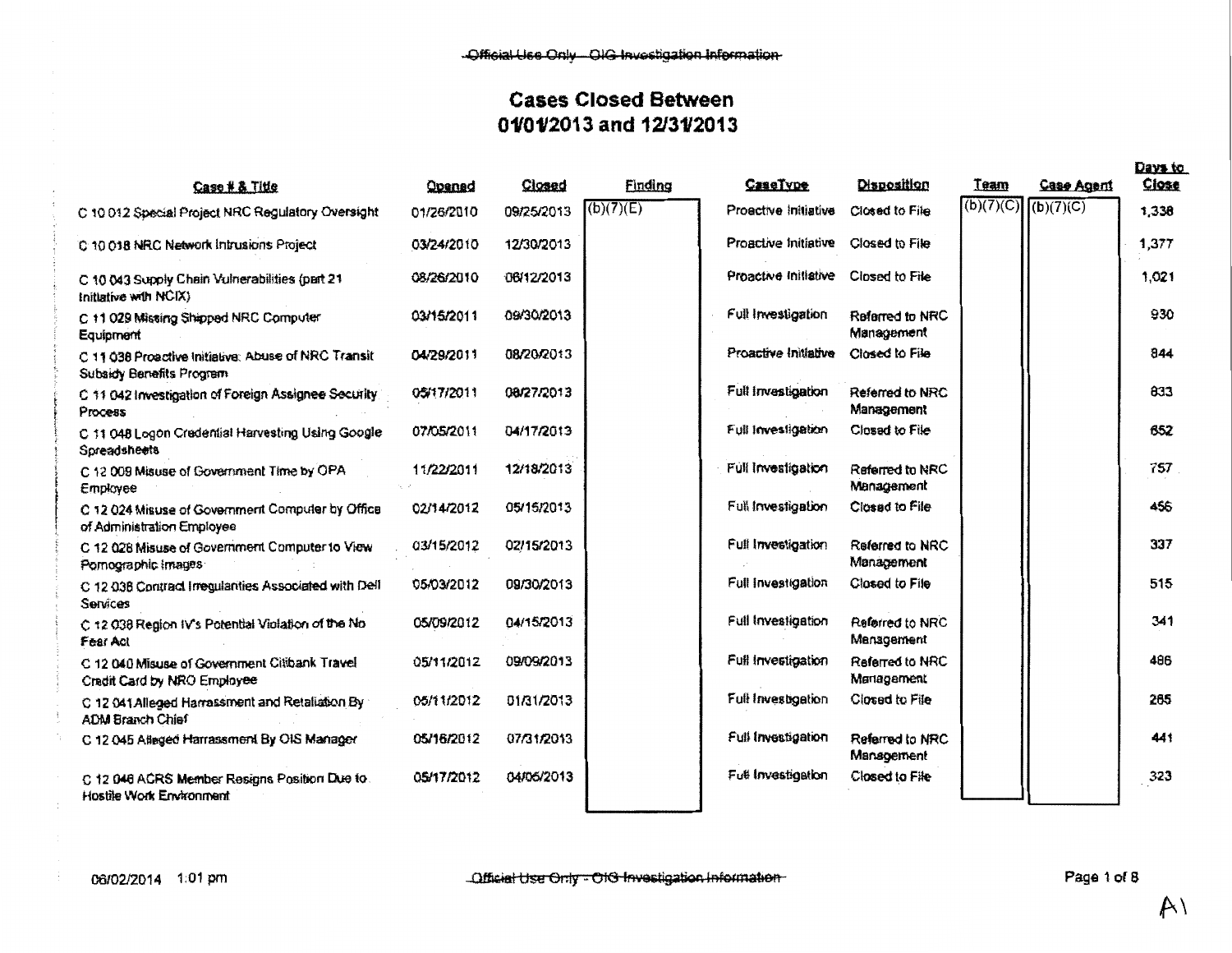| Case # & Title                                                                                                                           | Opened     | Closed     | Finding   | <b>CaseType</b>    | <b>Disposition</b>            | Team      | <b>Case Agent</b>      | Days to<br><b>Close</b> |
|------------------------------------------------------------------------------------------------------------------------------------------|------------|------------|-----------|--------------------|-------------------------------|-----------|------------------------|-------------------------|
| C 12 048 Falsification of Time and Attendance<br>Records                                                                                 | 05/17/2012 | 11/27/2013 | (b)(7)(E) | Full Investigation | Closed to File                | (b)(7)(C) | $\overline{(b)(7)(C)}$ | 559                     |
| C 12 049 Misuse of Government Equipment and<br>Resources                                                                                 | 05/25/2012 | 02/20/2013 |           | Full Investigation | Closed to File                |           |                        | 271                     |
| C 12 051 Potential Abuse of Telework and Travel<br>Procedures By OCFO Employees                                                          | 06/12/2012 | 11/19/2013 |           | Full Investigation | Closed to File                |           |                        | 525                     |
| C 12 052 Concerns Regarding the NRC "Open Door<br>Policy" and the "DPO" Process                                                          | 06/12/2012 | 02/14/2013 |           | Full Investigation | Closed to File                |           |                        | 247                     |
| C 12 053 Pinhole Coolant Leak at Davis-Besse                                                                                             | 06/15/2012 | 07/19/2013 |           | Full Investigation | Closed to File                |           |                        | 399                     |
| C 12.054 Concerns Regarding Region II Handling of<br>Allegation                                                                          | 06/18/2012 | 02/19/2013 |           | Full Investigation | Closed to File                |           |                        | 246                     |
| C 12 055 NRC Region IV Mishandling of Concerns<br>Regarding SONGS                                                                        | 06/18/2012 | 02/20/2013 |           | Full Investigation | Closed to File                |           |                        | 247                     |
| C 12 057 Misuse of Government Computer System<br>To Engage in Sexually Explicit Chat Conversations                                       | 06/27/2012 | 04/24/2013 |           | Full Investigation | Referred to NRC<br>Management |           |                        | 301                     |
| C 12 058 Misuse of a Government Travel Card by an<br><b>NRO Employee</b>                                                                 | 06/27/2012 | 09/09/2013 |           | Full Investigation | Referred to NRC<br>Management |           |                        | 439                     |
| C 12 060 Alleged Chilled Work Environment and<br>Retaliation by NRR Managment Due to Technical<br>Disagreements Pertaining to TVA Plants | 07/03/2012 | 12/30/2013 |           | Full Investigation | Closed to File                |           |                        | 545                     |
| C 12 061 Pertinent OGC Analyses Allegedly Withheld<br>from Commission                                                                    | 07/12/2012 | 03/07/2013 |           | Full Investigation | Referred to NRC<br>Management |           |                        | 238                     |
| C 12 063 Possible Retailation by an NRO<br><b>Management For Raising Safety Concern</b>                                                  | 07/18/2012 | 02/20/2013 |           | Full Investigation | Closed to File                |           |                        | 217                     |
| C 12 064 NRC Region I Handling of Alleged<br>Radioactive Spill at Limerick Power Plant Limerick PA                                       | 07/20/2012 | 01/24/2013 |           | Full investigation | Closed to File                |           |                        | 188                     |
| C 12 067 Request for Assistance From NRC DFS                                                                                             | 07/27/2012 | 05/16/2013 |           | Full investigation | Closed to File                |           |                        | 293                     |
| C 12 070 Misconduct By Senior NRC Manager                                                                                                | 08/03/2012 | 12/27/2013 |           | Full Investigation | Closed to File                |           |                        | 511                     |
| C 12 071 Minority Contractor Alleged NRC In Violation<br>of 10 CFR                                                                       | 06/06/2012 | 06/12/2013 |           | Full Investigation | Closed to File                |           |                        | 310                     |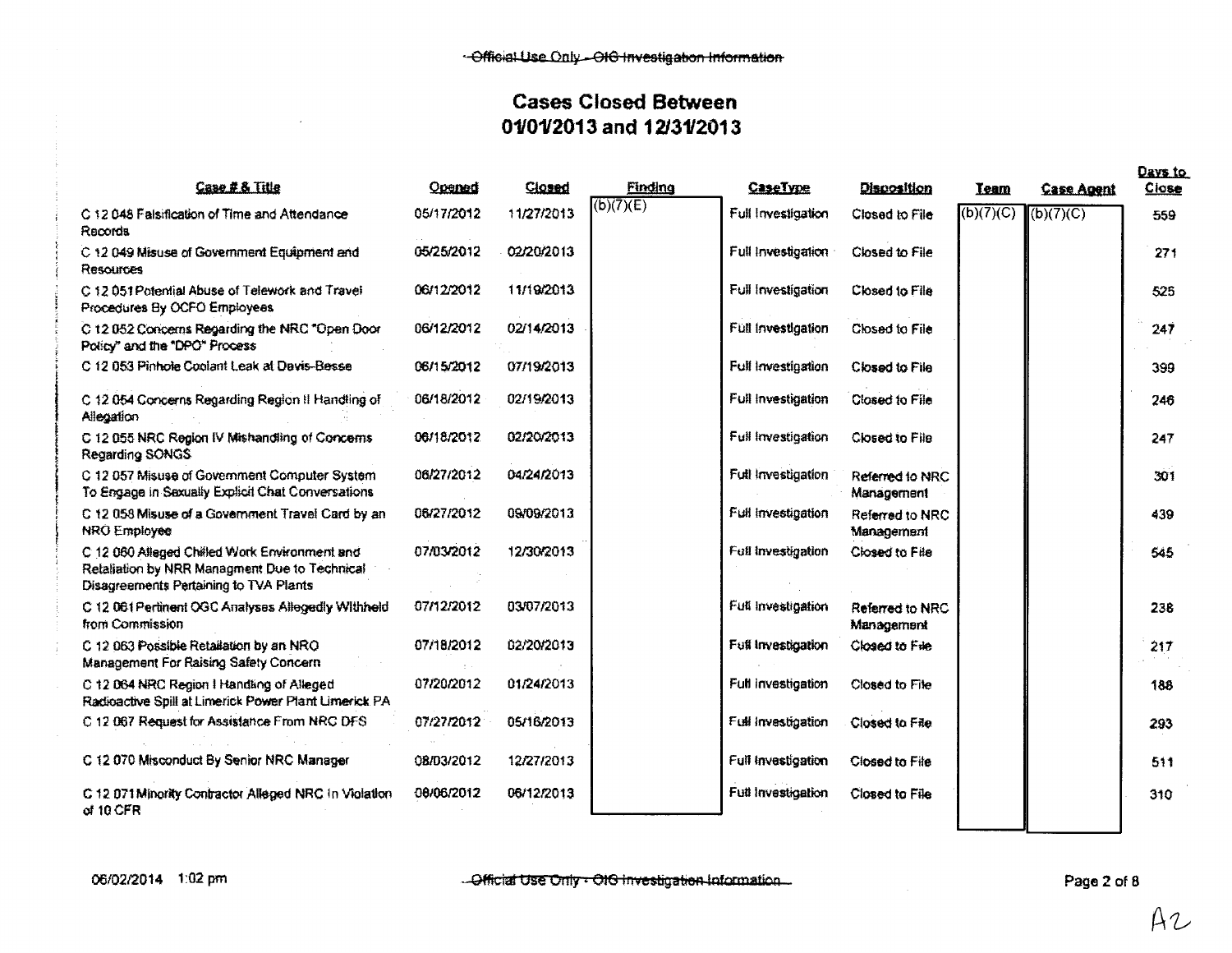|                                                                                              |            |            |                |                    |                               |             |                   | Days to  |
|----------------------------------------------------------------------------------------------|------------|------------|----------------|--------------------|-------------------------------|-------------|-------------------|----------|
| Caso # & Title                                                                               | Opened     | $Cio$ sed  | <b>Finding</b> | CaseType           | Qisposition                   | <b>Team</b> | <b>Case Agent</b> | $C$ lose |
| C 12 074 Misuse of Government Computer by Region<br>Il Employee                              | 08/09/2012 | 02/16/2013 | (b)(7)(E)      | Full Investigation | Referred to NRC<br>Management | (b)(7)(C)   | (b)(7)(C)         | 190      |
| C 12 075 Questions Pertaining to NRC Region II's<br>Handling of Shearon Harris Allegations   | 08/17/2012 | 01/30/2013 |                | Full investigation | Closed to File                |             |                   | 166      |
| C 12 076 Abuse of Power by an NRO Director                                                   | 08/21/2012 | 01/07/2013 |                | Full investigation | Closed to File                |             |                   | 139      |
| C 12 077 Region II Branch Chief Failure to Followup<br>on Calawba Nuclear Station Allegation | 09/07/2012 | 05/15/2013 |                | Full investigation | Closed to File                |             |                   | 250      |
| C 12 078 Alteration of iLearn Training Records By<br><b>NRC Employee</b>                     | 09/12/2012 | 09/19/2013 |                | Full investigation | Referred to NRC<br>Management |             |                   | 372      |
| C 12 079 Misuse of FOIA Exemption Rules By NRC                                               | 09/25/2012 | 12/30/2013 |                | Full Investigation | Closed to File                |             |                   | 461      |
| C 13 001 Release of NRC Security Related<br>Documents by RES Employee                        | 10/10/2012 | 09/11/2013 |                | Full Investigation | Referred to NRC<br>Management |             |                   | 336      |
| C 13 003 NRC Handling of Contractor Award Process<br>For Region   Contract                   | 10/23/2012 | 06/11/2013 |                | Full Investigation | Closed to File                |             |                   | 231      |
| C 13 004 Fradulent Time and Attendance Reporting<br><b>Sy NRC Employee</b>                   | 10/26/2012 | 02/21/2013 |                | Full Investigation | Referred to NRC<br>Management |             |                   | 118      |
| C 13 005 NRC Staffs Handling of Jocassee Dam and<br>Oconee Nuclear Station                   | 10/26/2012 | 12/24/2013 |                | Full investigation | Closed to File                |             |                   | 424      |
| C 13 008 Hacking of NRC Contractor Computer<br>System By Region IV Employee                  | 11/19/2012 | 07/23/2013 |                | Full Investigation | Closed to File                |             |                   | 246      |
| C 13 010 Inappropriate Relationship Between Region<br>III Supervisor and Employee            | 12/07/2012 | 09/19/2013 |                | Full Investigation | Referred to NRC<br>Managament |             |                   | 286      |
| C 13 012 Questions Regarding Selection Process<br>For Team Leader Position in NRR            | 12/20/2012 | 02/20/2013 |                | Full Investigation | Closed to File                |             |                   | 62       |
| C 13 013 Potential Abuse Pertaining to NRC Training<br>Program                               | 12/21/2012 | 05/14/2013 |                | Full investigation | Closed to File                |             |                   | 144      |
| C 13 014 Alleged Lack of Thorough Investigation into<br>Retaliation Complaint by NRC Of      | 01/04/2013 | 07/11/2013 |                | Full investigation | Closed to File                |             |                   | 188      |
| C 13 017 Whistleblower Retaliation by NRC<br>Management                                      | 01/10/2013 | 09/13/2013 |                | Full Investigation | Closed to File                |             |                   | 246      |

 $\frac{1}{2}$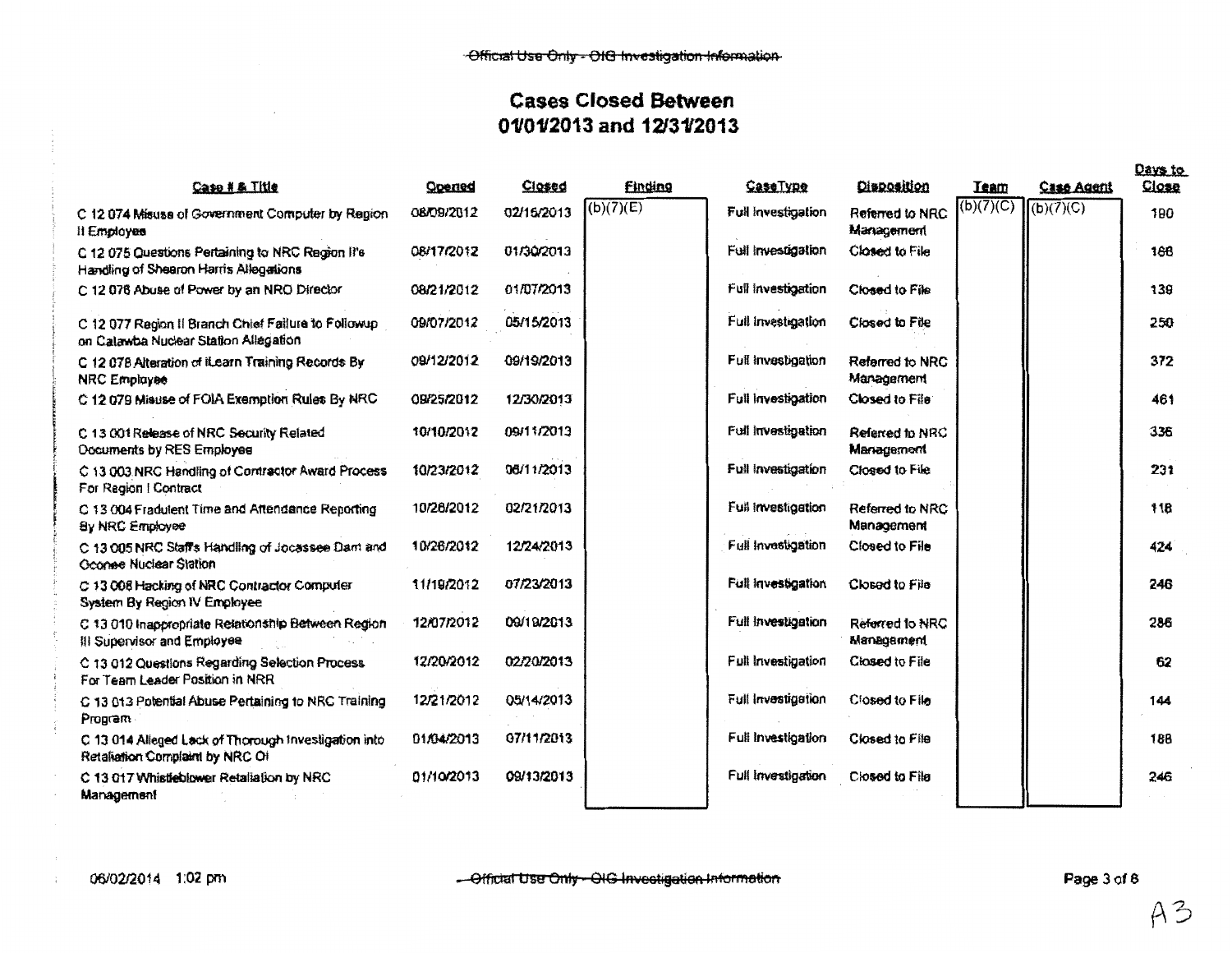| Cape # & Title                                                                                                            | Opened     | Closed     | <b>Finding</b> | <b>CaseType</b>              | Disposition                   | <b>Isam</b> | <b>Case Agent</b>          | Close  |
|---------------------------------------------------------------------------------------------------------------------------|------------|------------|----------------|------------------------------|-------------------------------|-------------|----------------------------|--------|
| C 13 019 NSIR Staff Oversight of Force on Force<br>Exercises at Two Exelon Nuclear Power Plants                           | 02/01/2013 | 12/30/2013 | (b)(7)(E)      | Full Investigation           | Closed to File                | (b)(7)(C)   | $\left  \right $ (b)(7)(C) | 332    |
| C 13 023 Inappropriate Investigation Process by<br>Washington State Department of Radiation Protection                    | 03/12/2013 | 07/22/2013 |                | Preliminary<br>Investigation | Closed to File                |             |                            | $-132$ |
| C 13 025 Inappropriate Behavior of An RES Manager                                                                         | 03/19/2013 | 06/06/2013 |                | Preliminary<br>Investigation | Closed to File                |             |                            | 79     |
| C 13 026 Misuse of Travel Funds In Connection To<br>Questionable Training                                                 | 03/20/2013 | 05/08/2013 |                | Preliminary<br>Investigation | Closed to File                |             |                            | 49     |
| C 13 028 Alleged Time and Attendance Fraud By NRC<br>Region II Employee                                                   | 04/10/2013 | 12/30/2013 |                | Full Investigation           | Closed to File                |             |                            | 264    |
| C 13 030 Potential Inappropriate Relationship<br>Between NRO Supervisor and NRO Staff Member                              | 04/17/2013 | 08/08/2013 |                | Pretiminary<br>Investigation | Closed to File                |             |                            | 113    |
| C 13.031 Region IV Handling of Reported Concerns<br>by Palo Verde Employee                                                | 04/30/2013 | 07/19/2013 |                | Full Investigation           | Closed to File                |             |                            | 80     |
| C 13 032 Potential Employment Negotiations By NRC<br>Chairma with NRC Licensee                                            | 05/07/2013 | 06/06/2013 |                | Preliminary<br>Investigation | Closed to File                |             |                            | 30     |
| C 13 035 Questions Concerning A 2004 OIG<br>Investigation Pertaining to A Harassment Complaint                            | 05/21/2013 | 12/30/2013 |                | Full Investigation           | Closed to File                |             |                            | 223    |
| C 13 040 NRC Employee Allegedly Audio Recorded a<br>Portion of NRC Meeting Without Consent of Meeting<br><b>Attendees</b> | 06/25/2013 | 12/30/2013 |                | Full Investigation           | Referred to NRC<br>Management |             |                            | 198    |
| C 13 043 Instances of Waste of Taxpayer Funds                                                                             | 06/21/2013 | 09/30/2013 |                | Full Investigation           | Closed to File                |             |                            | 101    |
| C 13 044 Misuse of Citibank Government Travel Card<br>by Region I Employee                                                | 07/01/2013 | 09/30/2013 |                | Full Investigation           | Closed to File                |             |                            | 91     |
| C 13 046 Inappropriate Behavior and Communication<br>By An NRC Senior Manager                                             | 07/19/2013 | 09/19/2013 |                | Full Investigation           | Referred to NRC<br>Management |             |                            | 62     |
| C 13 058 Misuse of the Government Travel Credit<br>Card                                                                   | 09/23/2013 | 12/30/2013 |                | Full Investigation           | Referred to NRC<br>Management |             |                            | 98     |
| C 13 060 Alleged Time & Attendance Abuse By<br>OCHOCO Employee                                                            | 09/30/2013 | 12/06/2013 |                | Prefiminary<br>Investigation | Closed to File                |             |                            | 67     |
| C 14.001 Improper Destruction of Classified<br>Documents Pursuant to FOIA Request                                         | 10/03/2013 | 12/30/2013 |                | Full Investigation           | Closed to File                |             |                            | 88     |

 ${A}$ 4

Days to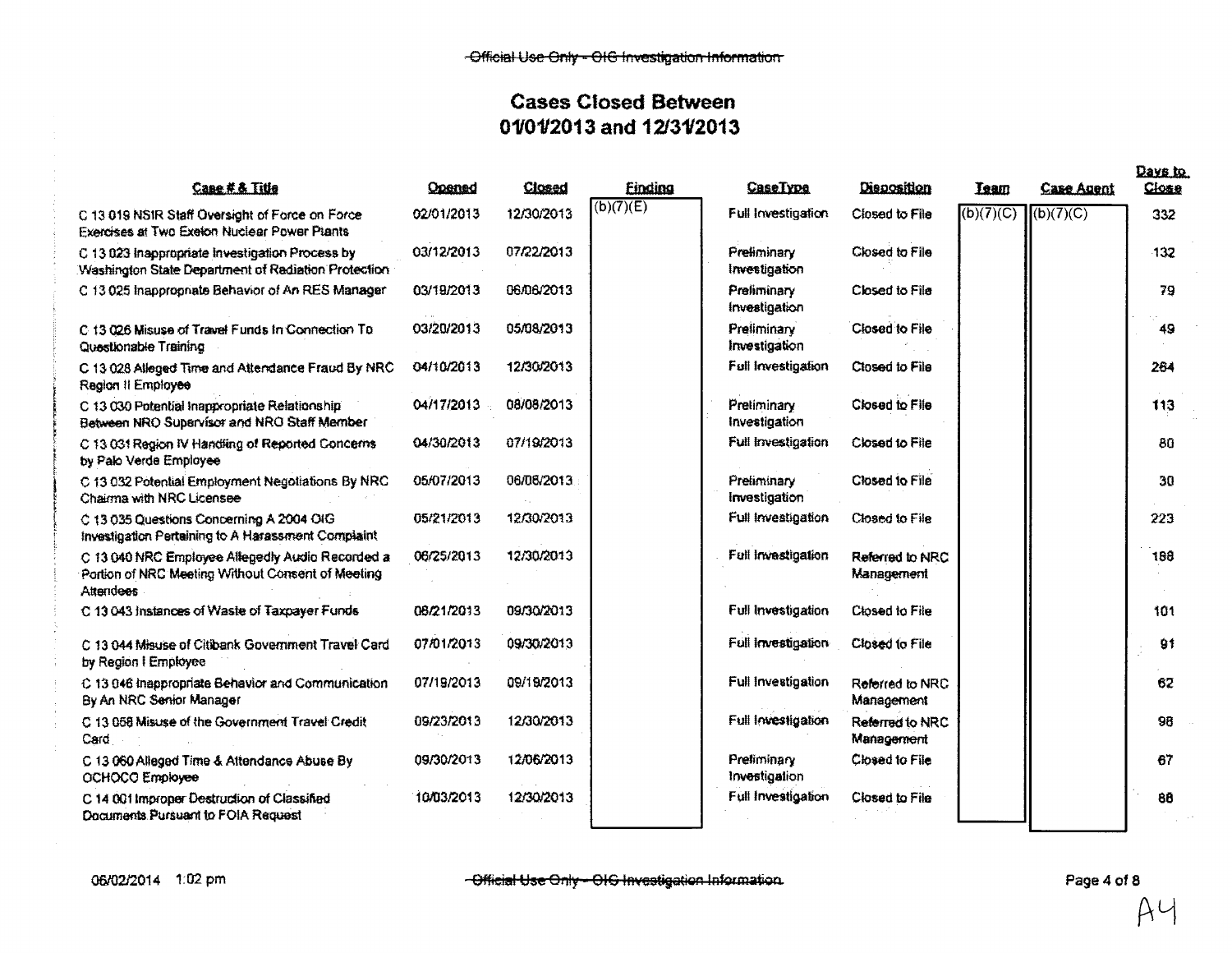Official Use Only - OIG Investigation Information

# **Cases Closed Between** 01/01/2013 and 12/31/2013

**Number of Cases Closed** 

64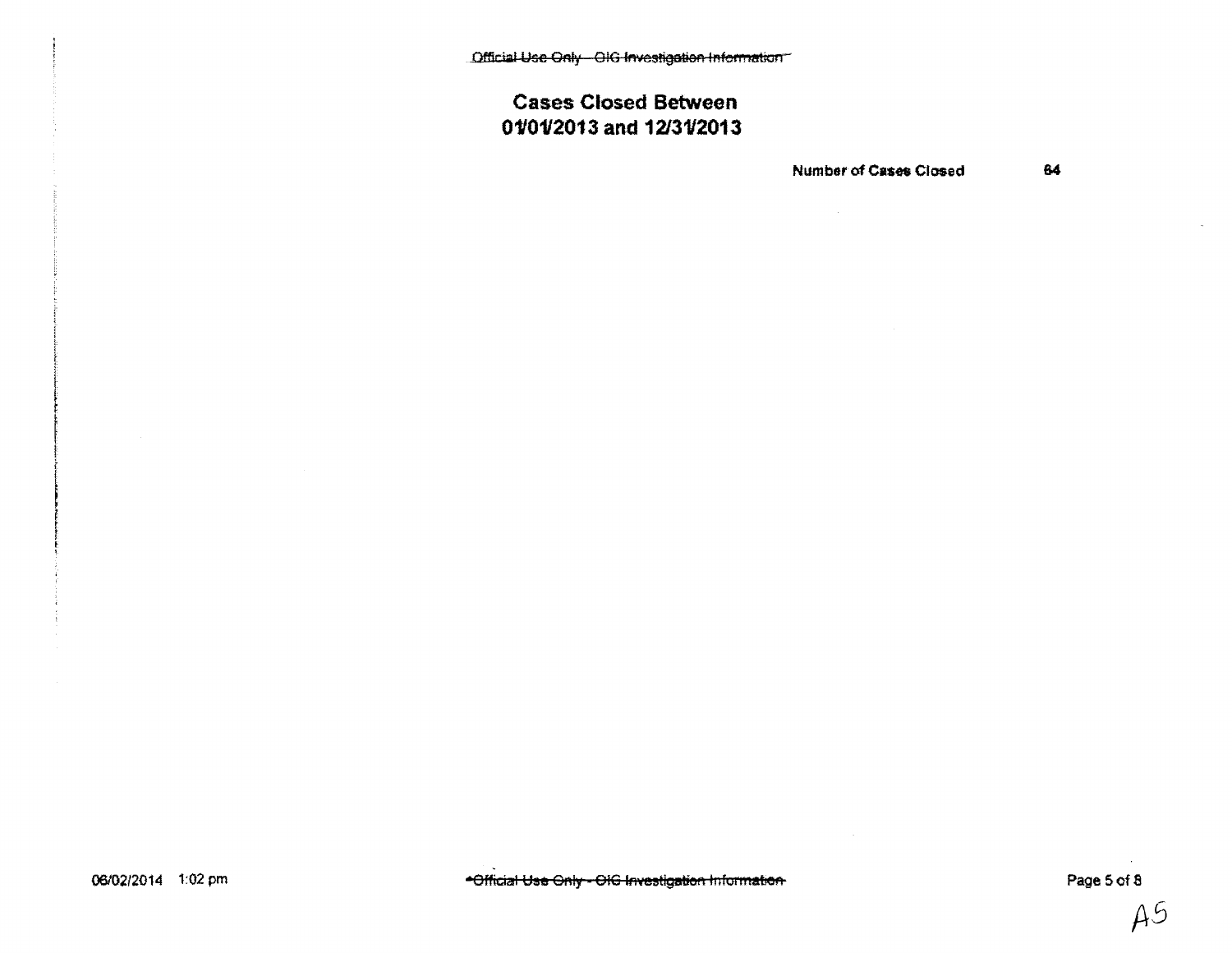#### Cases Closed by Case Type and Quarter

|                             | 1st Q | 2ndQ | 3rd Q | 4th Q | Total |
|-----------------------------|-------|------|-------|-------|-------|
| Full Investigation          |       |      |       |       |       |
| Preliminary Investigation   |       |      |       |       |       |
| <b>Proactive initiative</b> |       |      |       |       |       |
| Total                       | 5     |      |       |       | 154   |

**Cases Closed by Disposition and Finding** 

|                                      | <b>N/A</b> |      | Administratively<br>Closed |      | Fully<br>Substantiated |      | Partially<br>Substantiated |      | Unsubstantiated |      | Total |      |
|--------------------------------------|------------|------|----------------------------|------|------------------------|------|----------------------------|------|-----------------|------|-------|------|
| <b>Closed to File</b>                | 10         | 100% |                            | 100% |                        | 13%  |                            | 50%  | 29              | 94%  | 46    | 72%  |
| <b>Referred to NRC</b><br>Management |            |      |                            |      | 13                     | 87%  |                            | 50%  |                 | 6%   | 18    | 28%  |
| Total                                | 10         | 100% |                            | 100% | 15                     | 100% | 6                          | 100% | 31              | 100% | 64    | 100% |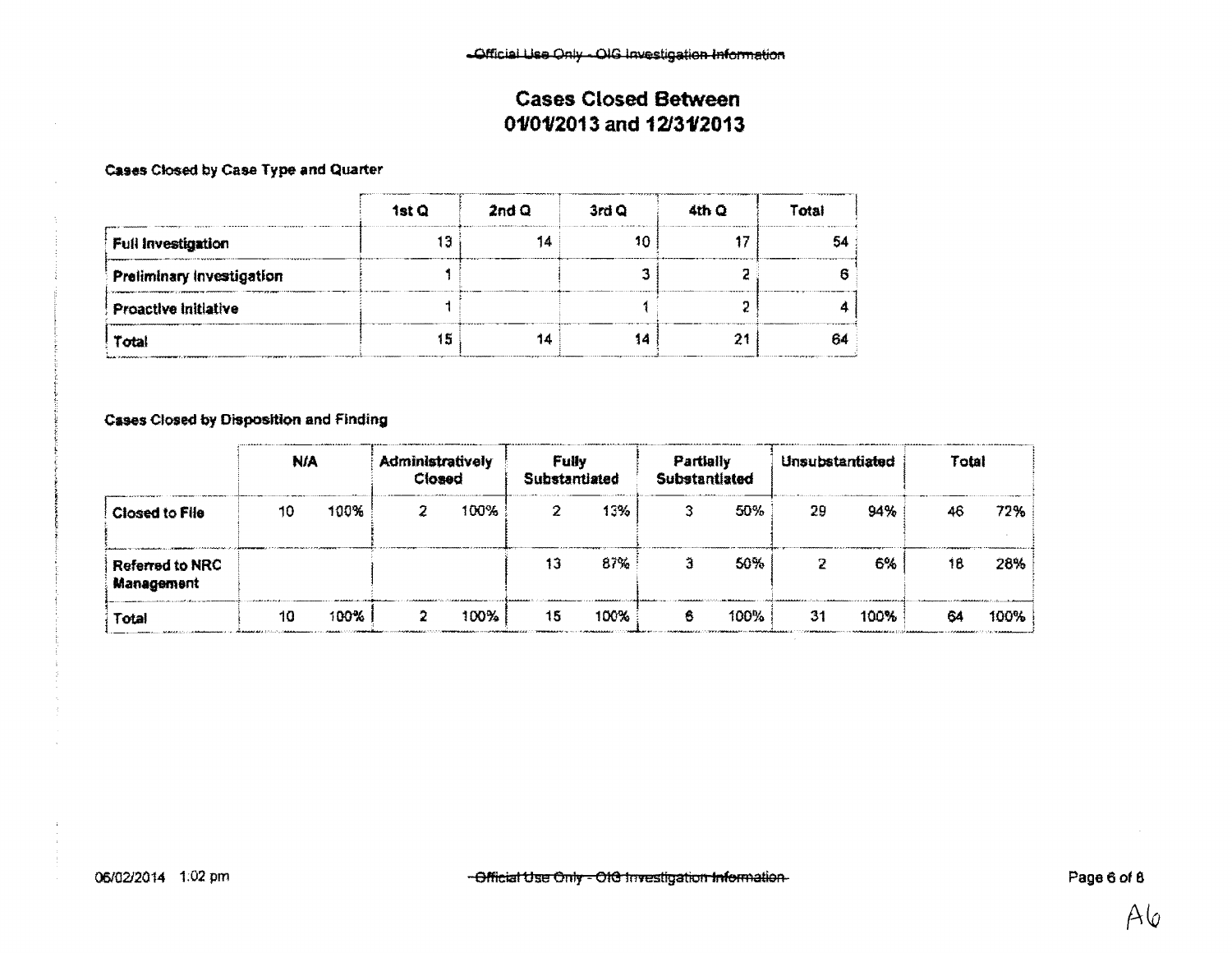Number of Cases Closed and Average Days to Close by Team, Case Agent and FY Quarter

|                      |           |     |                | 1st Q    |              | 2nd $Q$    |                | 3rdQ     |               | 4th Q      |                      | Total    |
|----------------------|-----------|-----|----------------|----------|--------------|------------|----------------|----------|---------------|------------|----------------------|----------|
|                      |           |     | $\#$           | Avg Days |              | # Avg Days | #              | Avg Days | $\#$          | Avg Days   | #                    | Avg Days |
| iid                  | (b)(7)(C) |     |                |          |              |            |                |          | 1             | 1,338      | 1                    | 1,338    |
| 355                  | ालबाड़    |     |                |          |              |            |                |          |               | <b>TAR</b> |                      |          |
| Ш                    | (b)(7)(C) |     | $\overline{2}$ | 313      |              |            | 1              | 301      | 5             | 418        | 8                    | 377      |
|                      |           |     | $\mathbf{1}$   | 1,377    |              |            | $\overline{a}$ | 243      | 1             | 515        | $\blacktriangleleft$ | 595      |
|                      |           |     |                |          |              |            | 1              | 79       | 1             | 286        | 2                    | 183      |
|                      |           |     |                |          | 1            | 190        | $\mathbf{3}$   | 363      |               |            | 4                    | 320      |
|                      |           |     | $\overline{2}$ | 374      |              |            |                |          |               |            | $\overline{2}$       | 374      |
|                      |           |     |                |          | 1            | 238        |                |          | 1             | 399        | $\overline{2}$       | 319      |
|                      |           |     | 3              | 380      | 5            | 203        | $\mathbf{1}$   | 231      | $\ddagger$    | 188        | 10                   | 258      |
|                      |           |     |                |          | 1            | 271        |                |          |               |            | ់1                   | 271      |
|                      | Soda      | a a | <b>ETAS:</b>   | 487      |              | 205        |                | Br.      | $\frac{1}{2}$ | 286        |                      |          |
| $binb + 2$ (b)(7)(C) |           |     | 1              | 461      |              | 337        | 1              | 310      | 5             | 252        | 8                    | 296      |
|                      |           |     |                | 511      | 1            | 246        | 1              | 49       | $\tilde{z}$   | 545        | 5                    | 379      |
|                      |           |     |                | 757      |              |            | $\mathbf{z}$   | 332      |               |            | 3                    | 474      |
|                      |           |     |                | 424      |              |            |                |          | $\mathbf{1}$  | 62         | $\overline{a}$       | 243      |
|                      |           |     |                |          | $\mathbf{3}$ | 148        |                |          |               |            | 3                    | 148      |
|                      |           |     | $\overline{2}$ | 93       |              |            |                |          |               |            | $\boldsymbol{z}$     | 93       |

 $\sim$ 

 $\mathcal{A}^{\!\scriptscriptstyle\negthinspace\negthinspace\negthinspace\negthinspace}$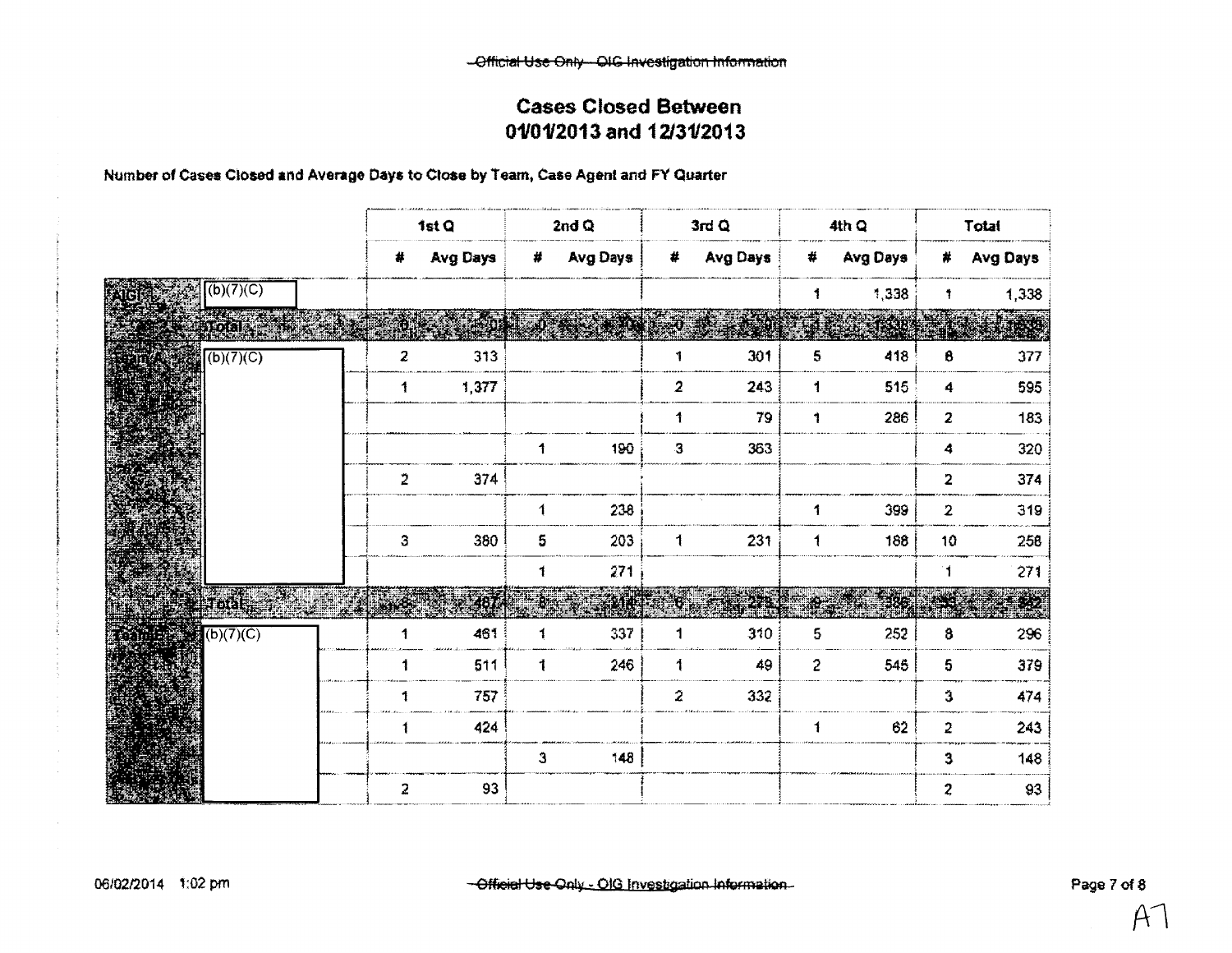|  | 1st Q      | 2nd Q      | 3rd Q      |   | 4th Q    | Total      |
|--|------------|------------|------------|---|----------|------------|
|  | # Avg Days | # Avg Days | # Avg Days | ₩ | Avg Days | # Avg Days |
|  | 188        | 188        | 636        |   | 416      | 414        |
|  |            |            |            |   |          |            |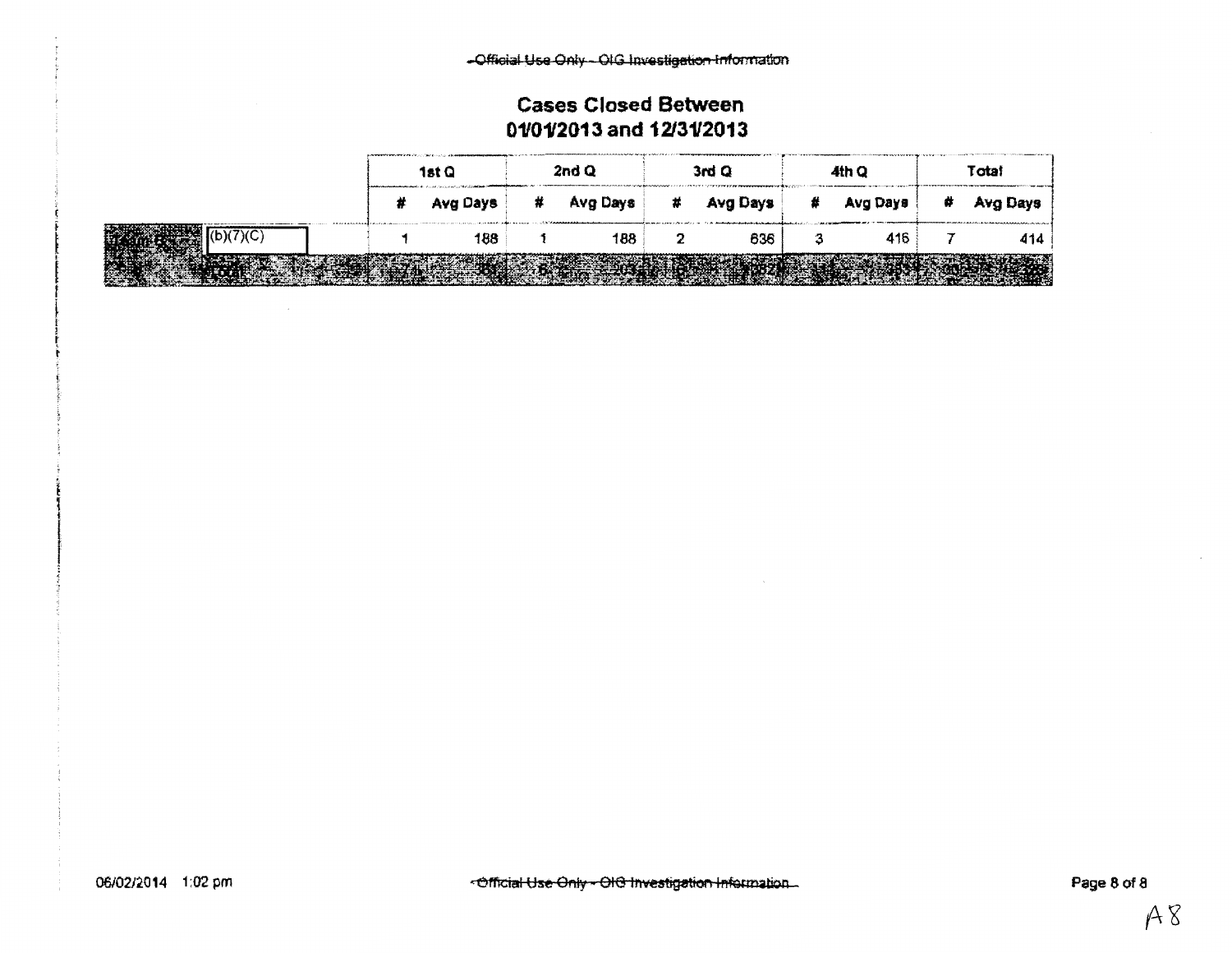#### Number of Cases Closed and Average Days to Close by Team, Case Agent and FY Quarter

|                         |           |                | 1st Q           |              | 2nd $Q$      |                         | 3rdQ       |                      | 4th Q    |                         | Total            |
|-------------------------|-----------|----------------|-----------------|--------------|--------------|-------------------------|------------|----------------------|----------|-------------------------|------------------|
|                         |           | #              | <b>Avg Days</b> |              | $#$ Avg Days |                         | # Avg Days | #                    | Avg Days | #                       | <b>Avg Days</b>  |
|                         | (b)(7)(C) |                |                 |              |              |                         |            | 1                    | 1,338    | $\ddagger$              | 1,338            |
|                         | intarra.  |                |                 |              |              |                         |            |                      |          |                         |                  |
|                         | (b)(7)(C) | $\overline{2}$ | 313             |              |              | 1                       | 301        | 5                    | 418      | 8                       | 377              |
|                         |           | 1              | 1,377           |              |              | $\overline{2}$          | 243        | 1                    | 515      | 4                       | 595              |
|                         |           |                |                 |              |              | $\mathbf{1}$            | 79         | 1                    | 286      | $\boldsymbol{2}$        | 183              |
|                         |           |                |                 | $\mathbf{1}$ | 190          | $\overline{\mathbf{3}}$ | 363        |                      |          | 4                       | 320 <sup>3</sup> |
|                         |           | $\overline{2}$ | 374             |              |              |                         |            |                      |          | $\overline{\mathbf{2}}$ | 374              |
|                         |           |                |                 | 1            | 238          |                         |            | $\mathbf{1}$         | 399      | $\mathbf{2}$            | 319              |
|                         |           | 3              | 380             | 5            | 203          | 1                       | 231        | $\blacktriangleleft$ | 188      | 10                      | 256              |
|                         |           |                |                 | 1            | 271          |                         |            |                      |          | 11                      | 271              |
|                         |           |                |                 |              | 21           |                         |            | t.                   |          |                         | 17               |
| $\frac{1}{2}$ (b)(7)(C) |           |                | 461             |              | 337          |                         | 310        | 5                    | 252      | 8                       | 296              |
|                         |           | 1              | 511             | 1            | 246          | 1                       | 49         | $\overline{c}$       | 545      | 5                       | 379              |
|                         |           |                | 757             |              |              | $\overline{2}$          | 332        |                      |          | 3                       | 474              |
|                         |           |                | 424             |              |              |                         |            |                      | 62       | 2                       | 243              |
|                         |           |                |                 | $\mathbf{3}$ | 148          |                         |            |                      |          | 3                       | 148              |
|                         |           | $\overline{a}$ | 93              |              |              |                         |            |                      |          | $\overline{2}$          | 83               |

 $\cdot$  $\ddot{\phantom{a}}$  $\bar{z}$  $\mathcal{L}$  $\sim$ 

 $\cdot$